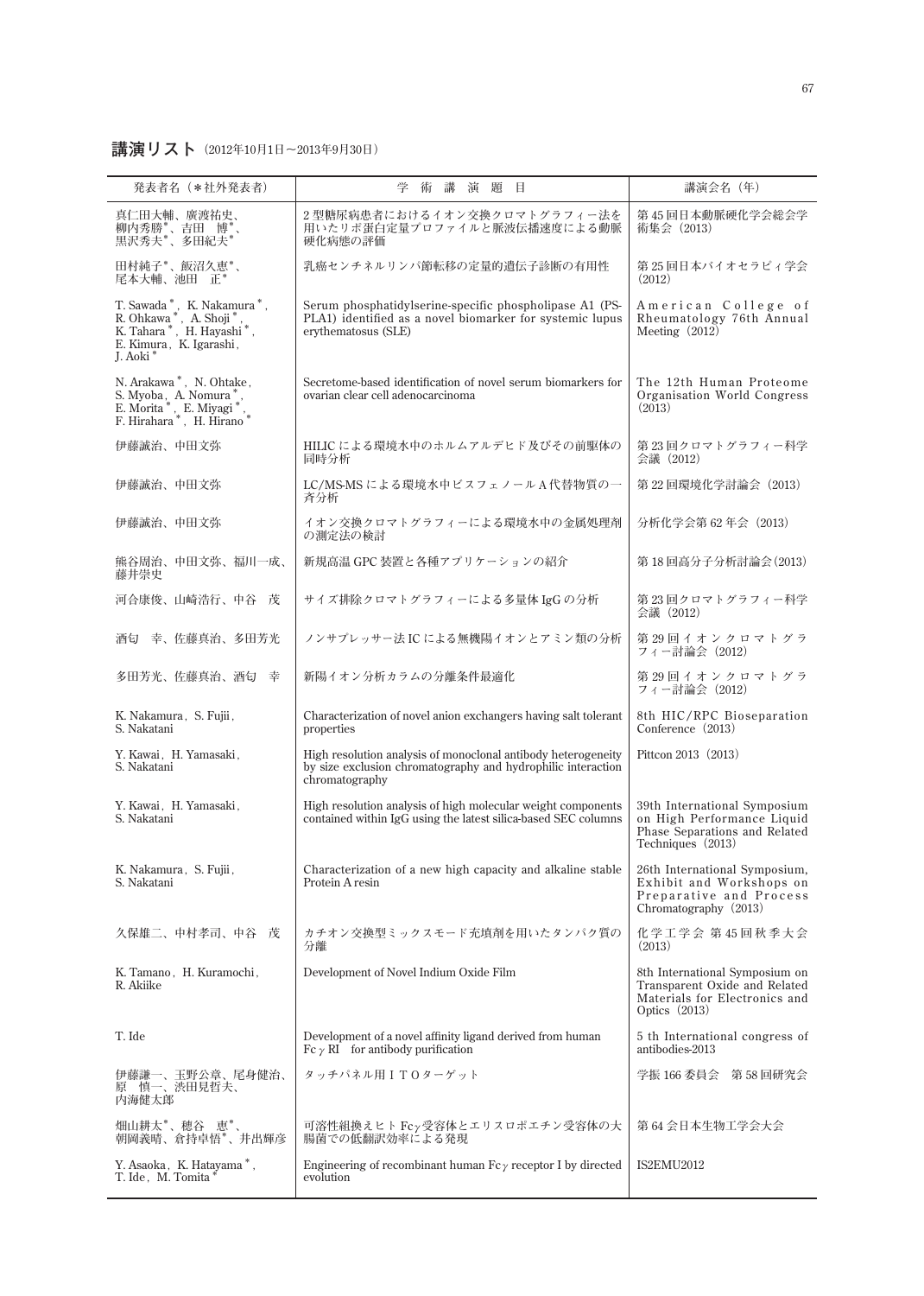| 発表者名 (*社外発表者)                                                                                 | 学 術<br>講<br>演題<br>目                                                                                    | 講演会名 (年)                                                           |
|-----------------------------------------------------------------------------------------------|--------------------------------------------------------------------------------------------------------|--------------------------------------------------------------------|
| 朝岡義晴、畑山耕太*、井出輝彦                                                                               | Development of alkali-tolerant recombinant human Fc $\gamma \,$ R $\;$ l $\;$ by<br>directed evolution | 第35回日本分子生物学会年会                                                     |
| 松井光二、幾原雄一*、<br>吉田英弘                                                                           | 粒界偏析誘起相変態における Y-TZP の粒成長機構                                                                             | 日本セラミックス協会 2013年<br>年会                                             |
| 米山貴裕*、末益 崇*、<br>松丸慶太郎、渋田見哲夫                                                                   | 基板加熱スパッタ法による BaSi2 薄膜の堆積と評価                                                                            | 2013年春期第60回応用物理学<br>関係連合講演会                                        |
| 岩永宏平、多田賢一、山本俊樹、<br>尾池浩幸、摩庭篤、河野和久                                                              | Development of Novel Ruthenium Precursor for Non-oxidative<br>Thermal CVD/ALD Processes                | 13th International Conference on<br><b>Atomic Layer Deposition</b> |
| 松井光二、幾原雄一*、<br>吉田英弘*                                                                          | 微量 Al2O3 ドープ Y-TZP の粒界偏析誘起相変態                                                                          | 日本セラミックス協会 2013年<br>秋季シンポジウム                                       |
| 井誠一郎*、吉田英弘*、<br>松井光二、幾原雄一*                                                                    | 3mol%Y2O3 添加 ZrO2 における粒界偏析誘起相変態と c-t 相界<br>面微構造                                                        | 日本セラミックス協会 2013年<br>秋季シンポジウム                                       |
| 松井光二                                                                                          | ジルコニア焼結体の微細構造と焼結メカニズム                                                                                  | 先進セラミックス第 124 委員会<br> 研究会   第 143 回会議                              |
| 福田文雄*、矢吹彰広*、<br>靖、川畑貴裕<br>原                                                                   | ギ酸銅錯体のCO <sub>2</sub> レーザー加熱による導電性膜の合成                                                                 | 化学工学会 第45回秋季大会                                                     |
| 井出輝彦、朝岡義晴、田中<br>亨、<br>小林秀峰、中村孝司、畑山耕太*、<br>F. Katzenwadel, J. Vajda,<br>E. Muller, T. Schroder | Novel affinity resin using an engineered human Fc receptor as<br>a ligand for antibody purification    | 26th Preparative and Process<br>Chromatography 2013                |
| 宗藤俊彦                                                                                          | PPS を用いた電子機器部品への展開                                                                                     | 社団法人日本ゴム協会東海支社<br>月例講演会 (2012)                                     |
| 渡辺真人                                                                                          | 東ソーの有機半導体材料                                                                                            | JAPERA 及び次世代プリンテッ<br>ドエレクトロニクスコンソーシ<br>アム共催シンポジウム (2012)           |
| T. Fukuda, M. Watanabe,<br>S. Hamura                                                          | A Soluble Thermally-Stable Organic Semiconductor Material<br>for Field-Effect Transistors              | SID Display Week 2013 (2013)                                       |
| 菊地元三                                                                                          | 新規透明耐熱ポリエチレンの創出と医療用途への応用                                                                               | 第2回 JACI/GSC シンポジウム<br>(2013)                                      |
| 廣田祐一郎                                                                                         | 冷却水変更による苛性熱交換器腐食対策                                                                                     | 2012 年度 日本ソーダ工業会<br>西部地区委員会 (2012)                                 |
| 宮山真一                                                                                          | 冷却水変更による苛性熱交換器腐食対策                                                                                     | 2013年度 日本ソーダ工業会<br>年次大会 (2013)                                     |
| 孝<br>榊                                                                                        | 化学装置における腐食防食の現状と課題                                                                                     | 第45回化学工学会秋季大会<br>(2013)                                            |
| 西山正一                                                                                          | 効率的クロスカップリング反応の開発と工業化                                                                                  | 第 110 回触媒討論会                                                       |
| 木曽浩之                                                                                          | ポリウレタン用触媒の機能と配合指針                                                                                      | 技術情報協会主催講習会                                                        |
| 徳本勝美                                                                                          | ヒドロハロオレフィン (HFO) 発泡硬質ウレタン用触媒の<br>開発                                                                    | ポリウレタンを考える XIV<br>(ポリウレタン研究会主催)                                    |
| 小川 宏                                                                                          | ゼオライトの吸着・触媒作用~規則性細孔、結晶制御による<br>高機能化を目指して                                                               | 平成 24年度 第4回ナノ理工学<br>情報交流会                                          |
| 高光泰之、吉田 智、山本和明、<br>小川 宏                                                                       | Selective production of olefins from ethanol on nano-sized<br>crystal zeolite                          | 第17回国際ゼオライト学会<br>(2013)                                            |
| 岡田昌樹                                                                                          | メソポーラスシリカ電解質膜の開発                                                                                       | 高分子学会関東支部<br>第55回湘北地区懇話会講演会                                        |
| 平野 茂                                                                                          | クリノプチロライトによる CH4-N2 混合ガスの分離                                                                            | 分離技術会年会 2013                                                       |
| T. Suzuki, Y. Takahashi,<br>K. Tokumoto, H. Kiso,<br>J. Tucker                                | Novel Reactive Gelling Catalyst for Extremely Low-Emission<br>Flexible Polyurethane Foam               | PFA Meeting 2013                                                   |
| 増田隆洋、須藤幸徳、服部正寛、<br>平野 茂                                                                       | 新規パラジウム回収剤~パラジウムの高選択的分離と回収~                                                                            | 環境資源工学会 第130回例会<br>ーレアメタル分離とバイオ技術~<br>(2013)                       |
| 木曾浩之                                                                                          | ポリウレタン用触媒の機能と選び方・使い方                                                                                   | 技術情報協会主催講習会                                                        |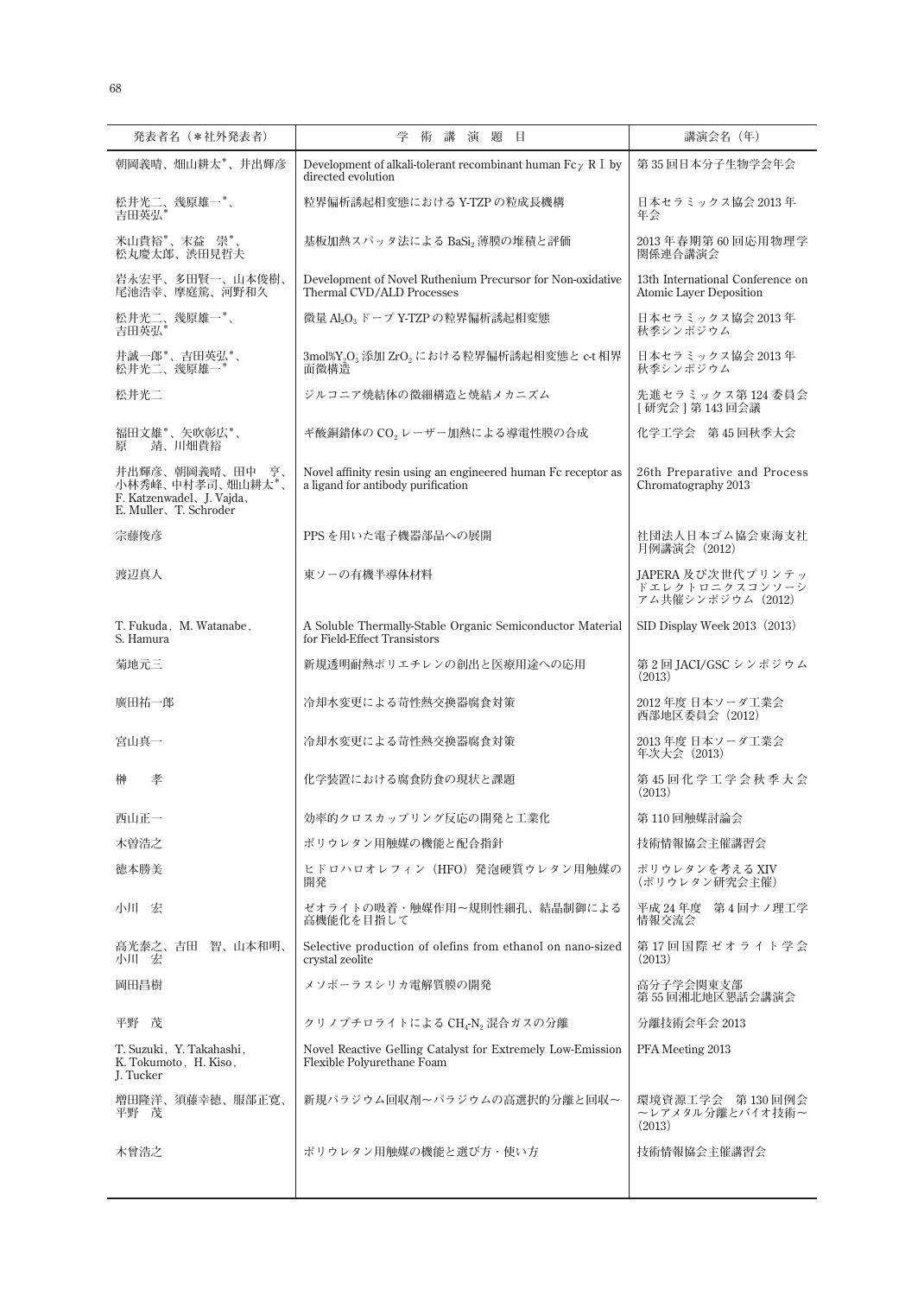| 発表者名(*社外発表者)                                                                          | 学<br>術<br>講<br>演題<br>目                                                                                                                      | 講演会名(年)                                                                                     |
|---------------------------------------------------------------------------------------|---------------------------------------------------------------------------------------------------------------------------------------------|---------------------------------------------------------------------------------------------|
| 小川 宏                                                                                  | ゼオライトの特性及び合成・設計と利用・応用技術                                                                                                                     | 技術情報センター「ゼオライト」<br>セミナー                                                                     |
| K. Tokumoto, H. Kiso                                                                  | Novel Catalyst System for Hydrohaloolefin Blown Rigid<br>Polyurethane Foams                                                                 | Polyurethanes Technical<br>Conference (2013)                                                |
| 津川直矢、倉重裕一、神岡邦和、<br>岡 秀行                                                               | 赤外分光法によるゼオライトの酸点解析                                                                                                                          | 物質構造解析研究会第5回討論<br>$\Leftrightarrow$ (2013)                                                  |
| 岩崎敏治、倉重裕一、谷本典之、<br>岡 秀行                                                               | 超高速液体クロマトグラフィーによる高分離・高感度分析                                                                                                                  | 第177回 周南コンビナート分析<br>研究会 (2013)                                                              |
| 香川信之                                                                                  | 溶媒グラジエント HPLC 法によるスチレンー MMA 共重合<br>体の分析                                                                                                     | 第17回高分子分析討論会 (2012)                                                                         |
| 山本武志                                                                                  | 高分子の分析                                                                                                                                      | 第20回高分子基礎研修コース<br>(2012)                                                                    |
| 高取永一、志村尚俊、安達孝幸、<br>八尾 滋*、進藤善夫*                                                        | PETボトル用キャップから再生した高密度ポリエチレンの<br>引張特性、モルフォロジー及びレオロジー特性                                                                                        | マテリアルライフ学会第24回研<br>究発表会 (2013)                                                              |
| 安達孝幸、高取永一、松本良憲、<br>岡崎玲子                                                               | 高分子の分子量と液相および気相中の分子鎖の広がりの関係                                                                                                                 | 日本ゴム協会 2013年年次大会<br>(2013)                                                                  |
| 八尾 滋*、冨永亜矢*、<br>高取永一                                                                  | Advanced processing technology for recycling plastics                                                                                       | 高分子学会第62回年次大会<br>(2013)                                                                     |
| 本川睦文、平本菜穂、安達孝幸、<br>田中 亨、片山晃治                                                          | 分離剤ゲルの分析                                                                                                                                    | マイクロアナリシス研究懇談会<br>(2012)                                                                    |
| 高田智明、松本良憲                                                                             | GCIB による有機多層膜分析                                                                                                                             | アルバック・ファイ ESCA/AES<br>ユーザーズミーティング(2013)                                                     |
| 曽我真一、江口久雄                                                                             | 元素戦略を指向したクロスカップリング反応                                                                                                                        | 第9回触媒相模セミナー(2012)                                                                           |
| 尾添真治                                                                                  | p-スチレンスルホン酸ナトリウムの応用展開- CNT 用新規<br>分散剤の開発ー                                                                                                   | 第5回臭素化学懇話会年会<br>(2012)                                                                      |
| 山本豪紀*、細光希未*<br>言尾優子*、山之内克茂*、<br>米田昌弘*、隅本倫徳*、<br>宮田卓也、長崎順隆                             | 4-ブロモアセト酢酸アニリド類の位置選択的合成                                                                                                                     | 第5回臭素化学懇話会年会<br>(2012)                                                                      |
| 柴田直幸*、西峯貴之*<br>香川 巧、徳永恵津子*、<br>河田恒佐、柴田哲男*                                             | β-トリフルオロアラニン両光学活性体の選択的合成法開発                                                                                                                 | 第2回 CSI 化学フェスタ 2012                                                                         |
| 河田恒佐                                                                                  | フッ素系消化剤の新展開                                                                                                                                 | 東海化学工業会セミナー<br>「フッ素と化学工業」(2012)                                                             |
| 香川 巧                                                                                  | 有機合成用含フッ素ビルディングブロック                                                                                                                         | 日本フッ素化学会研究講演会<br>2012                                                                       |
| 香川 巧、重弘大樹、河田恒佐                                                                        | 光学活性トリフルオロメチルイミン誘導体のジアステレオ選<br>択的反応                                                                                                         | 第5回臭素化学懇話年会 (2012)                                                                          |
| 香川 巧                                                                                  | 医農薬・電材分野における低分子フッ素含有化合物の利用                                                                                                                  | 産学連携セミナー (佐賀) (2013)                                                                        |
| 杉浦奈奈*、矢島知子*、<br>河田恒佐、香川 巧                                                             | F3TBSI の立体選択的ラジカル付加反応の開発                                                                                                                    | 日本化学会第 93 春季年会(2013)                                                                        |
| 杉浦奈奈*、矢島知子*、<br>河田恒佐、香川 巧                                                             | F3TBSIへの立体選択的ラジカル付加反応による含フッ素ア<br>ミノ酸の合成                                                                                                     | 第3回フッ素化学若手の会<br>(2013)                                                                      |
| 佐々木俊也*、葛生 伸*、<br>堀越秀春、中村隆幸、田中順一郎、<br>山本剛貴*                                            | 合成粉溶融シリカガラスのエキシマレーザー誘起光吸収特性                                                                                                                 | 第 74 回応用物理学会秋季学術講<br>演会 (2013)                                                              |
| 都築 崇*、葛生 伸*、<br>堀越秀春、山本晃司*、<br>谷 正彦*                                                  | シリカガラスのテラヘルツ帯光学特性の評価                                                                                                                        | 第 74 回応用物理学会秋季学術講<br>演会 (2013)                                                              |
| 荒川元孝*、大橋雄二*、<br>小林恵理子*、櫛引淳一*<br>堀越秀春、森山賢二                                             | 超音波マイクロスペクトロスコピー技術による合成粉溶融石<br>英ガラスの均質性評価                                                                                                   | 第 74 回応用物理学会秋季学術講<br>演会 (2013)                                                              |
| K. Haga, K. Inaba, K. Toyota,<br>Y. Takemoto, K. Tokudome,<br>M. Oshima*, K. Yoshino* | Low Temperature Fabrication and UV Treatment of Spin<br>Coated ZnO Films Using Partial Hydrolyzate of Diethylzinc<br><b>Based Solutions</b> | The 19th International Display<br>Workshops in conjunction with<br>Asia Display 2012 (2012) |
|                                                                                       |                                                                                                                                             |                                                                                             |